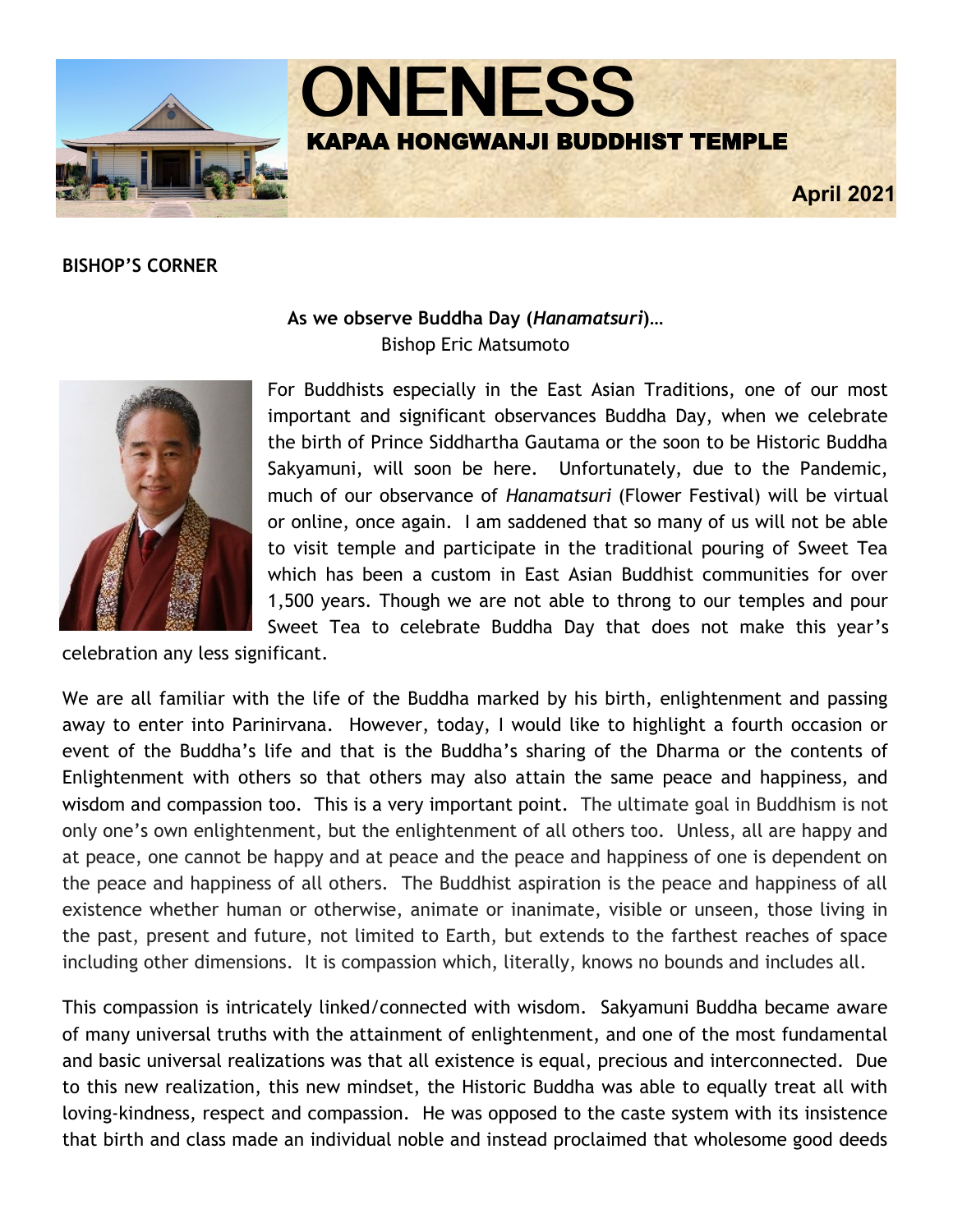are what makes a person noble. He, also, refuted that gender hindered the attainment of enlightenment. Thus, people of all walks of life were accepted into the Sangha. The following is a quote of the Buddha from [www.Buddhanet.net](http://www.Buddhanet.net) website which recognizes the equality of everyone in the Sangha. *"Just as, O monks, the great rivers Gangâ, Yamunâ, Aciravati, Sarabhû, and Mahi, on reaching the ocean, lose their earlier name and identity and come to be reckoned as the great ocean, similarly, O monks, people of the four castes (vannas).... who leave the household and become homeless recluses under the Doctrine and Discipline declared by the Tathâgata, lose their previous names and identities and are reckoned as recluses who are sons of Sâkya" (Udâna 55).* There is also a comment on the website which shares that *"The Buddhist position regarding racism and racial discrimination made explicit at such an early age is one reflected in the moral and scientific standpoint adopted by UNESCO in the present century (Declaration on Race and Racial Prejudice, UNESCO 1978).*

In short, the Buddha did not approve of any kind of discrimination and treated all that came before him with respect, equality and compassion. As the Sangha, let us be guided and inspired by the Buddha-Dharma and share Enlightenment's message of the preciousness, equality and interconnectedness of all life, all existence to address the suffering in the world and nurture peace and harmony. It is with such intent and hope that the Office of the Bishop released a statement speaking out against the violence against Asians which was jointly authored with a few members of the Committee on Social Concerns, Rev. Blayne Higa Chair.

As we observe Buddha Day *(Hanamatsuri)*, let us take a moment to reflect upon the deep significance of the Buddha's birth and the Buddha's wish that one and all are freed from suffering and sorrow. Please have a happy and joyous Buddha Day, but most importantly a meaningful Buddha Day!

## **MINISTERIAL ASSIGNMENTS**

Reverend Kazunori Takahashi, currently serving at the Headquarters as the Executive Assistant to the Bishop and at Honpa Hongwanji Hilo Betsuin as the Acting Rimban, was relieved from the position of Chaplain at the Pacific Buddhist Academy as of March 15, 2021.

Reverend Sol Kalu, currently serving at Honpa Hongwanji Hawaii Betsuin as its Associate Minister, has been appointed as the Interim Chaplain at the Pacific Buddhist Academy as of March 16, 2021. Rev. Kalu will continue his assignment to Honpa Hongwanji Hawaii Betsuin as its Associate Minister.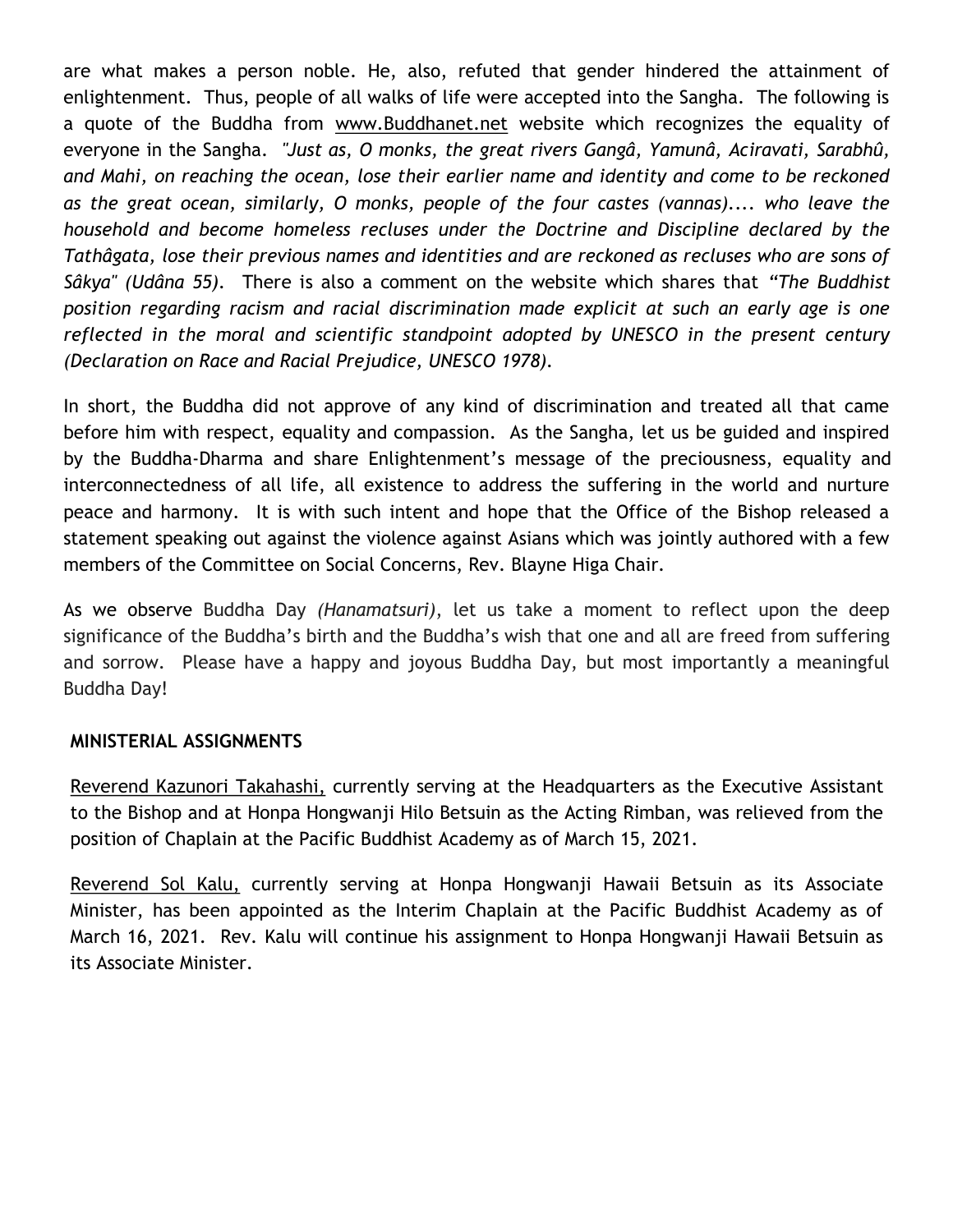### **Statement Against Anti-Asian Violence**

March 21, 2021

The recent killing of eight people in a series of mass shootings that took place at Asian-owned spas in Atlanta, Georgia are both shocking and horrifying. We mourn the loss of life and denounce the continued acts of violence against Asian American Pacific Islander (AAPI) communities across our country.

Since the COVID-19 pandemic began a year ago, there has been an exponential rise in hate crimes directed toward Asian Americans. As with other marginalized groups, there is a long and painful history of racism, scapegoating, and exclusion of AAPI communities in the United States.



The conditions for violence have been fomented by the continued use of hateful speech directed toward Asian Americans. This kind of racist language has resulted in verbal and physical harm. We must all work together to stop these acts of violence.

The Buddha taught, "The mind is the forerunner of all actions. All deeds are led by the mind and created by the mind. If one speaks or acts with an agitated mind, suffering follows, as the wheels of a cart follow the ox pulling it. If one speaks or acts with a calm mind, happiness follows, as surely as one's shadow."

Let us take great care to use language in ways that foster compassion and love, not anger and hate.

The Honpa Hongwanji Mission of Hawaii is a spiritual community devoted to sharing the Buddha's teachings so everyone may enjoy lives of harmony, peace, and gratitude. We decry with deep lament all acts of hatred and violence and we stand in solidarity with all who walk the path of peace and equality.

May we be guided by the light of all-inclusive wisdom and all-embracing compassion in the difficult days ahead.

## **CONDOLENCES**

Mr. Yoshio Kijima, a member of Makawao Hongwanji Mission, passed away on February 13, 2021. Mr. Kijima served as the President of Makawao Hongwanji Mission and the treasurer of the Makawao Hongwanji Mission, Makawao Hongwanji Preschool in Pukalani, and the Maui Hongwanji Council. He also served the greater Maui community as treasurer of the Maui Hiroshima Kenjin-kai, and as a leader of the Maui Japanese Language School Association. The Ingo of CHUU-SHIN-IN 忠信院 which means "One who is sincere, loyal and true" in recognition of his life of nembutsu was conferred by Bishop Eric Matsumoto on March 6, 2021.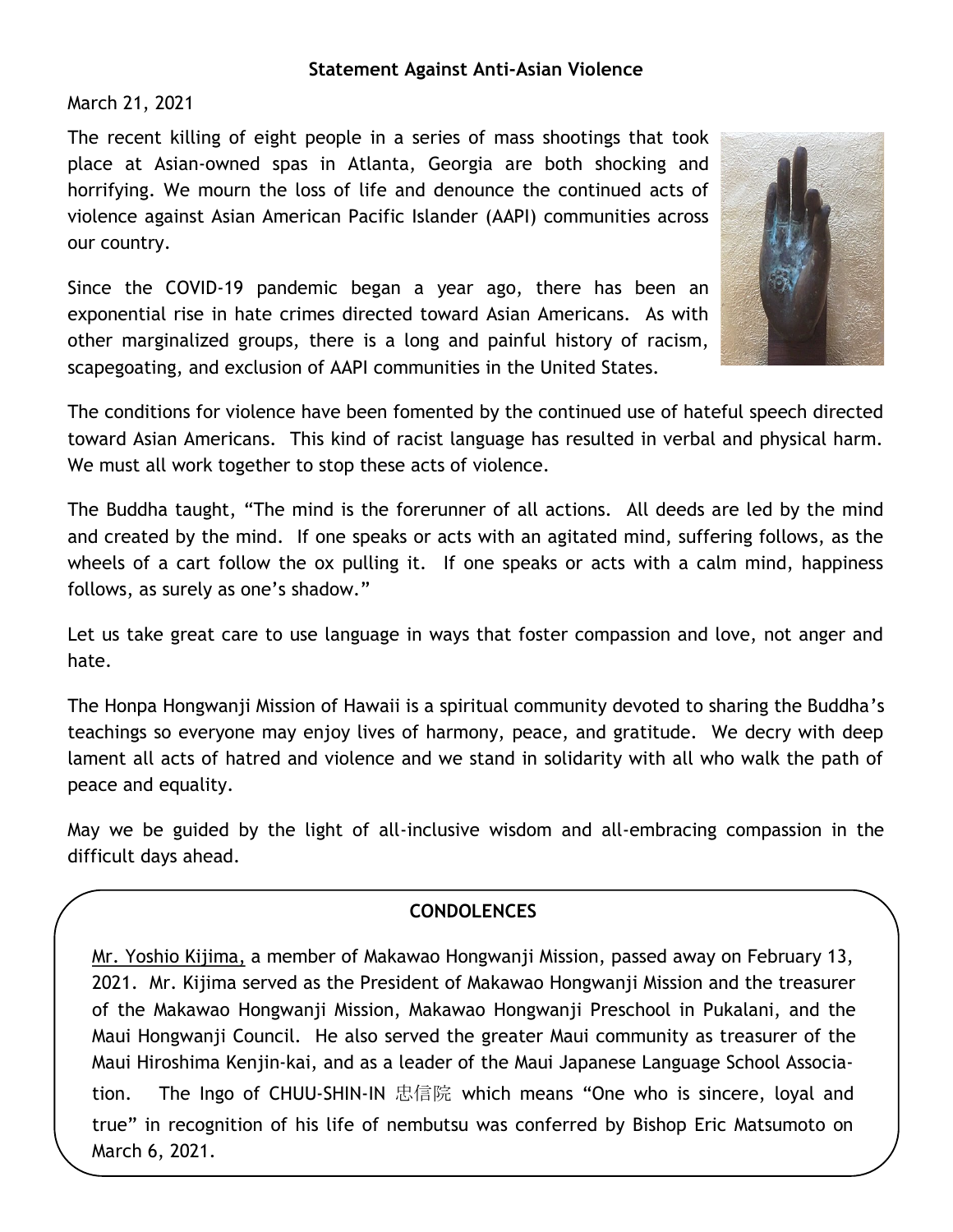# **Eshinni Kakushinni Service**

April 25, 2021 from 9:30 am

The Kauai United Hongwanji Buddhist Women's Association will be observing the Eshinni & Kakushinni Day Service on April 25, 2021 at Kapaa Hongwanji Mission. Mrs. Lois Toyama will be the guest speaker. Let's watch the video message from Mrs. Lois at Kapaa Hongwanji Mission. Everyone is invited. This will be a virtual joint service with Lihue and West Kauai and Kapaa Hongwanji.

## **Eshinni, from The Life of Eshinni by Yoshiko Ohtani**

As Eshinni is revered for her dedication to Shinran during his productive years, Kakushinni is known for being her father's caregiver in his final years. She was about 30 years old when Shinran died at the age of 90. And after Shinran's death, Kakushinni is revered for planting the seeds that were to grow into today's Hongwanji. Ten years after Shinran's passing, Kakushinni built a Memorial Hall for his remains, and established the means for insuring the Hall and the property it was built on would belong to the Jodo Shinshu Sangha in all future generations. This was the beginning of Ohtani Mausoleum and of the Hongwanji.

# **The Letter of Eshinni**

"Dear Wakasa, I often think of your children and would like to hear the most recent news about them. I would really like to know about your oldest child. Oh, will there ever be a chance for me to visit you, or for you to come to see me once more while I am alive? Most likely not! I am ready to go to the land of bliss at any moment. In the land of bliss we will be able to know everything clearly, so I hope that you shall live the life of nembutsu and come join me there. I know that if we can meet in the land of bliss, everything will become clear." -- Eshinni, age 87 or 88.

## References:

Dobbins, James (2004). *Letters of the Nun Eshinni*. Honolulu: University of Hawai'i Press. Hongwanji International Center (2002). *Jodo Shinshu: A Guide*. Kyoto: Jodo Shinshu Hongwanji-ha. Jodo Shinshu Buddhist Temples of Canada (2010). "Eshinni"

## **COMMUNICATIONS & RESOURCES ON COVID-19**

The Office of the Bishop has issued a series of memos (1-15) to provide directives and recommendations regarding temple activities and procedures during the COVID-19 outbreak. These are available in the following page of our Hawaii Kyodan Website. The latest memo was issued on March 21, 2021 following recent changes in vaccination eligibility and restrictions on the various islands.

**<https://hongwanjihawaii.com/blog/2020/03/13/covid19/>**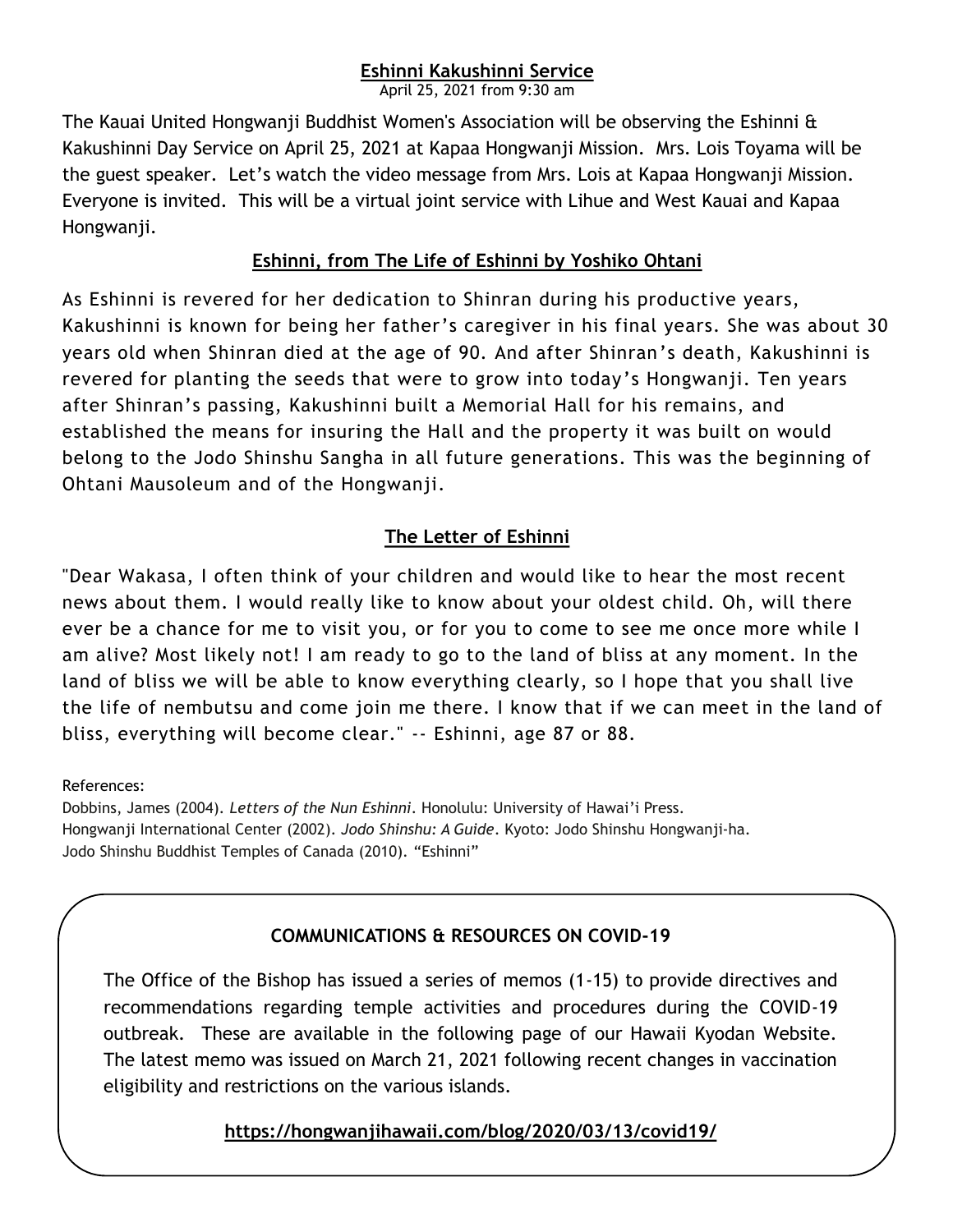from the president's corner…

# *Aloha Everyone!*

We hope you are all well and recovering from the recent storms which have caused flooding, landslides and damaged many properties. Fortunately, there were no casualties and everyone is safe. We are concerned and would like to hear from you if you have been impacted by the storm.

## **Verde Ticket Fundraiser**

May thanks to all who participated and made the fundraiser a success by selling and purchasing the tickets. We also extend our special thanks for the generous donation of 150 tickets which were all sold.

# **Laulau Plate Lunch Fundraiser** – Saturday, April 3, 2021 10:30-12:00 noon

Thank you for your support and contributions for the fundraiser. We appreciate your assistance in selling and purchasing the tickets and responding with your payments.

It would be helpful in the future, if all outstanding tickets are returned on time so we can sell the tickets and get an accurate count on the number of laulaus to order. We look forward to another successful fundraiser which will raise the funds for our ongoing operational expenses.

**No Bon Dance –** The Kauai Buddhist Council has decided that we will not be having the 2021 Bon Dance due to continuing Covid concerns. Each temple will be having the Hatsubon and Obon services at their respective temples. We will inform you of our plans at a later date.

**Hanamatsuri** – Sunday**,** April 4, 2021

We have two virtual services available to us.

The Kauai Buddhist Council : Virtual Hanamatsuri Service on YouTube Kauai Buddhist Council channel at 9:30 am.

HBC: Virtual Hanamatsuri Service at 9:30 am. Guest speaker is Dr. Jeff. Wilson at 9:30 am.

# Women's Association

The Kauai United Hongwanji Women's Association will be observing Eshinni & Kakushinni Day Service at each temple on Sunday, April 25, 2021. Kapaa Hongwanji's service will begin at 9:00 a.m. The Lihue Hongwanji Women's Association is coordinating the service with the temples. Eshinni was the wife of our founder, Shinran Shonin and Kakushinni was his daughter. The guest speaker Lois Toyama, the BWA Federation President will be doing a video presentation. Everyone is welcome to join us for the service.

# United Jr. YBA

The Federation of Jr. YBA will be having a Zoom Spring Meeting on April 24. Each member Is working on a short video about themselves which will be presented at the meeting.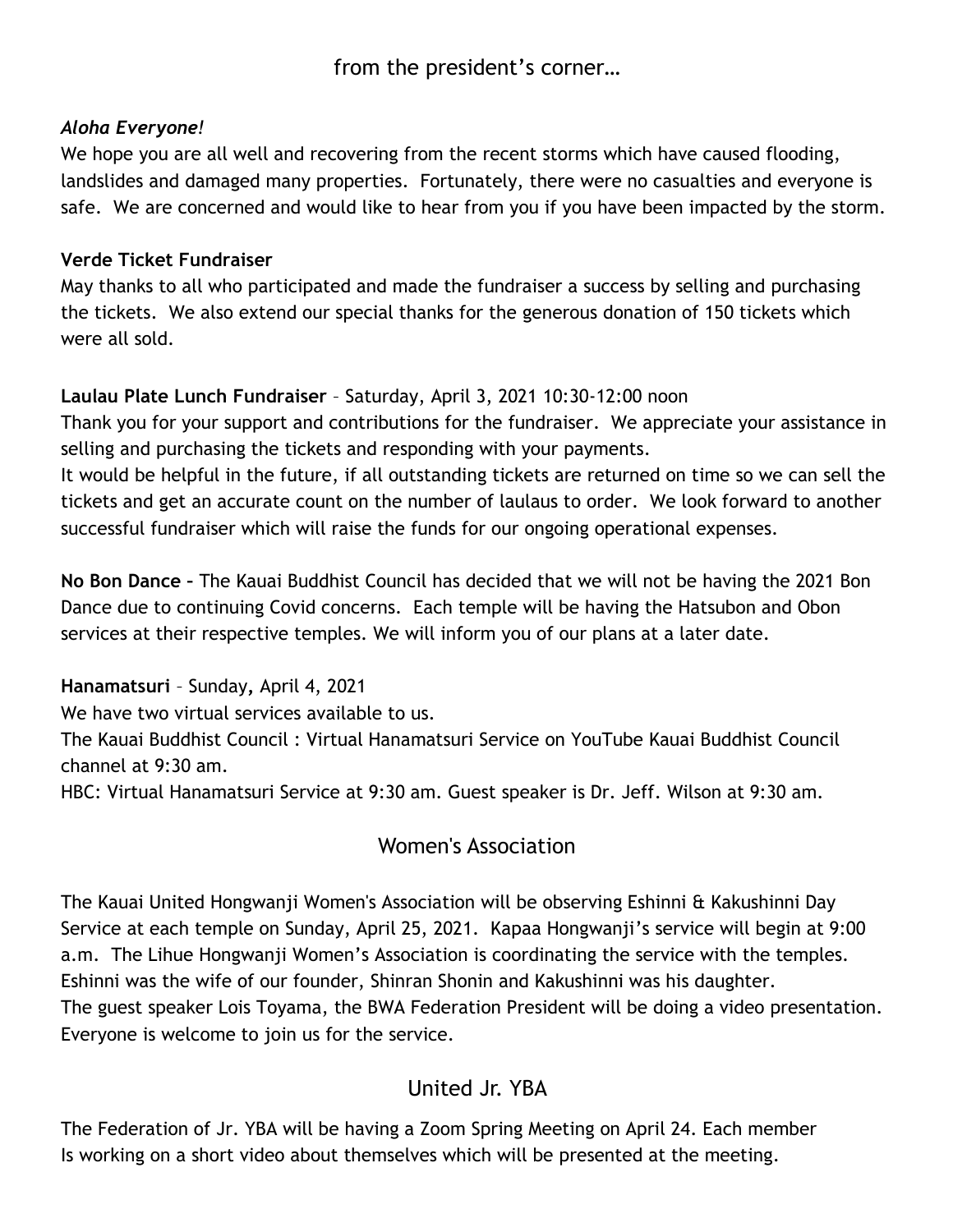**Mahalo for Your Contributions and Support** February 19-March 21

#### **Memorial Services**

*In memory of … Shizuo Higashiyama* Mitsuko Higashiyama, Clyde & Kay Takekuma, Roy & Leila Nishida Erin Takekuma, Tami Ramil  *Satsuki Kodani* Kodani Ohana June Lizama

#### **Bedside Service**

Jarrett Yoon – Grace Yoon

#### **In Memory of…**

*Machie Kubota*– Richard Kubota *Mitsuyo Morita–* Wesley Morita *Yuka Seshiki*– Kathleen Taira *Miyako Takena* Glenn & Dianne Sato & Family Lorna Nishii *Kesa Takahashi* Sakai & Yanagawa Family

#### **Installation Service**

Jim Jung Ralph Kitashima Carol Saiki Gloria Shimizu Lane Sunada Clyde Takekuma Roberta Yanagawa

#### **Spring Ohigan Service**

Jim Jung Dimples Yoshiko Kano Ralph Kitashima Phil O'Rourke Carol Saiki Gloria Shimizu Pearl Shimizu Kathleen Yamamoto Roberta Yanagawa Etsuko Yoshii

#### **Sunday Service Schedule**

9:00 am @ Kapaa Hongwanji Mission

- 4/ 4 Hanamatsuri Service
- 4/11 Monthly Memorial Service
- 4/18 Family Sunday Service
- 4/25 Eshin-ni Kakushin-ni Service
- 5/2 Dharma School Joint Service

#### **Sunday Services**

Jim Jung Dimples Yoshiko Kano Ralph Kitashima Phil O'Rourke Carol Saiki Gloria Shimizu Roberta Yanagawa

#### **Laulau Plate Donations**

Douglas Fujii Amy Isobe Neal Kakimoto Winston Kawamoto Carol Saiki Patricia Sugai Rebecca Wada

#### **Hall Rental**

Lighthouse Outreach Center Storybook Theatre Apologia Addiction Recovery Program

#### **Volunteer Support**

Madison Doo Marie Hashimura Robert Hiraoka David & Ruby Ishida Stanford Iwamoto Winston Kawamoto Ralph Kitashima Haven Kuboyama Rev. Mieko Majima Milton Nakamura Ray Paler Tami Ramil Taryn Ramil Carol Saiki Calvin & Rona Sakai Gloria Shimizu Pearl Shimizu Joan Slingerland Dennis & Sadie Sunada Lane Sunada Clyde & Kay Takekuma Erin Takekuma Keith & Thelma Tsukamoto Alison Yamamoto Wendy Yamamoto Sidney Yanagawa

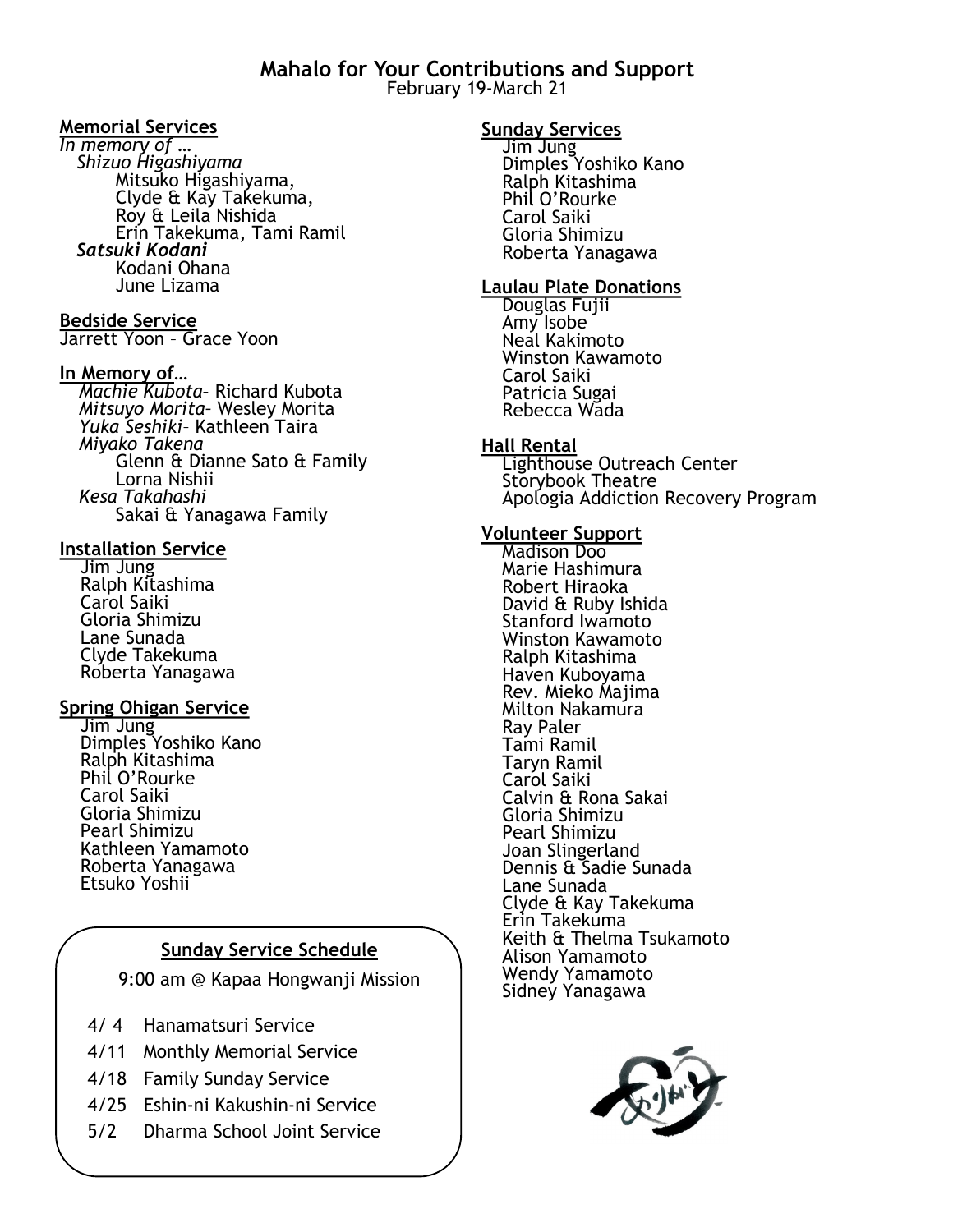# **Memorial Service**

| April             |             |                | May                 |            |                  |
|-------------------|-------------|----------------|---------------------|------------|------------------|
| Shigeru           | Osaki       | 27th 4/13/1995 | Margaret            | Yamaguchi  | 5/7/2009<br>13th |
| Albert            | Oshita      | 3rd 4/14/2019  | Edna Hatsuno Oshita |            | 5/9/1999<br>23rd |
| Tsutomu           | Morita      | 27th 4/16/1995 | George              | Yoshimatsu | 17th 5/21/2005   |
| Nancy Chizuko     | Matsuda     | 7th 4/21/2015  | Ellen               | Higa       | 3rd 5/27/2019    |
| <b>Bert Hideo</b> | Muraoka     | 23rd 4/22/1999 | Masayo              | Kamehiro   | 50th 5/29/1972   |
| Kichiji           | Sugibayashi | 33rd 4/24/1989 | Ruth Natsuyo Ebesu  |            | 33rd 5/29/1989   |
| Harumi            | Inagaki     | 17th 4/26/2005 |                     |            |                  |
| Shiro             | Hirata      | 50th 4/27/1972 |                     |            |                  |

## **HHMH Virtual Hanamatsuri Service April 4, 2021**

Honpa Hongwanji Mission of Hawaii invites you to observe the Hanamatsuri service. Let's get together at the temple and join the virtual service. It is a fantastic opportunity to share our gratitude to Shakyamuni Buddha and the joy of Nembutsu with friends on other islands.

# **From the Minister**

It was my honor to receive the Gojo at the 2021 installation service. I am still looking at this beautiful handmade Gojo often. Kapaa Hongwanji will have its 100th anniversary next year, and I look forward to wearing it for our anniversary service. We will start planning for the 100th-anniversary service. Thank you again for your generous donation.

Namo Amida Butsu

|         | 4/3/2021  | No cleaning                                                                                                                            | Ruby Ishida      |
|---------|-----------|----------------------------------------------------------------------------------------------------------------------------------------|------------------|
| Group 2 | 4/10/2021 | IMr. Francis Nishizawa - Chair<br>Mrs. Yasuko Murakami, Mr. Clint Saiki,<br>Mr. & Mrs. Sidney Yanagawa                                 | Joan Slingerland |
| Group 3 | 4/17/2021 | Mr. & Mrs. Clyde Takekuma - Chair<br>Mr. Stanford Iwamoto,<br>Mrs. Erin Takekuma, Ms. Madison Doo,<br>Mrs. Tami Ramil, Ms. Taryn Ramil | Kay Takekuma     |
| Group 4 | 4/24/2021 | IMs. Gloria Shimizu - Chair<br>Mr. Haven Kuboyama, Mr. & Mrs. Dennis Sunada,<br>Mrs. Pat Yamamoto                                      | lRona Sakai      |
| Group 5 | 5/1/2021  | Mr. & Mrs. Calvin Sakai - Chair<br>Mr. Leslie Tada, Ms. Carol Saiki                                                                    | Ruby Ishida      |
| Group 6 | 5/8/2021  | Mr. & Mrs. Keith Tsukamoto - Chair<br>Mr. & Mrs. Brian Yamamoto,<br>Mr. Winston Kawamoto                                               | Joan Slingerland |

## **Temple Cleaning & Flower Arrangement**